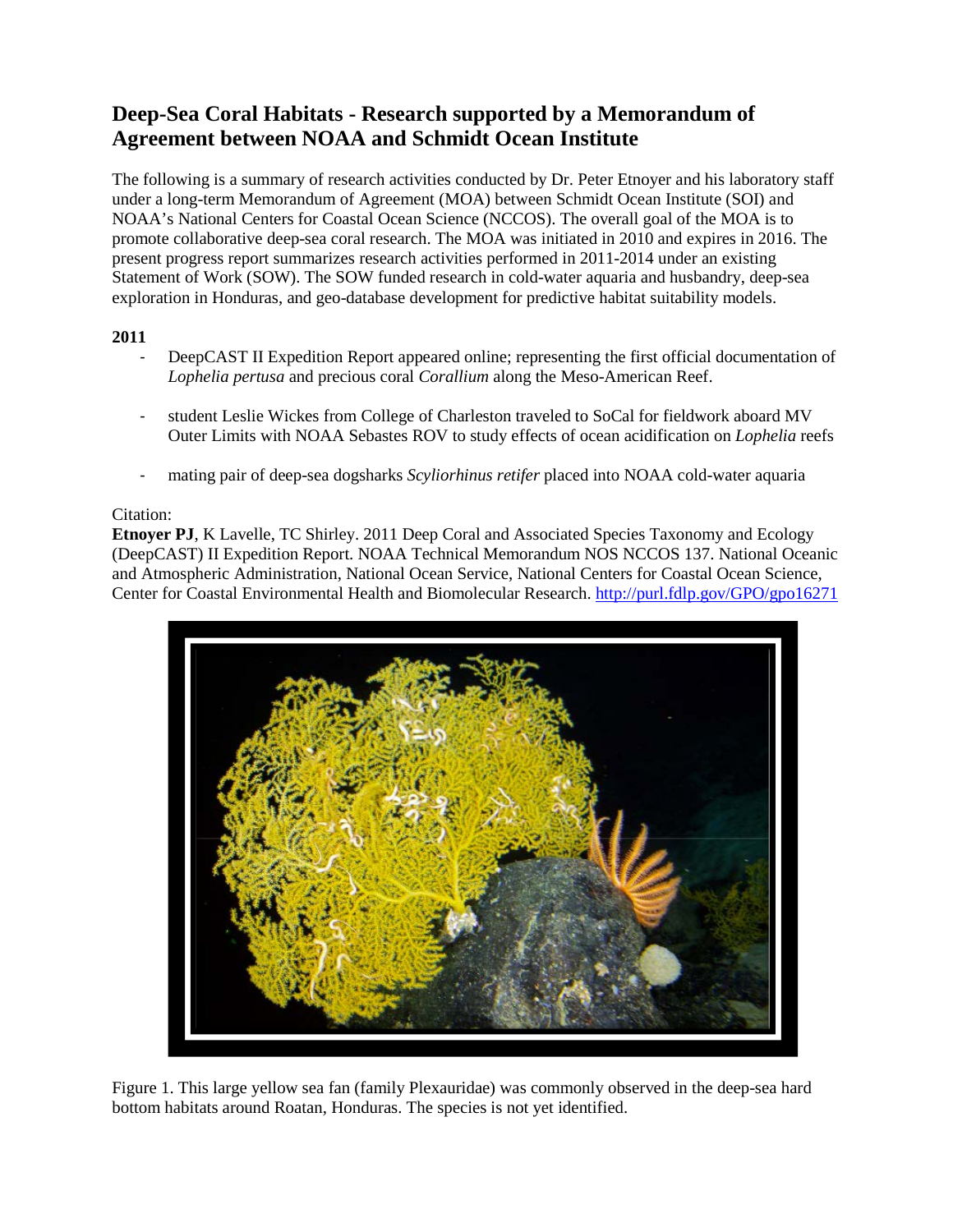- Implemented new image processing techniques to recover discrete coral occurrences from video collected since 1985 for a new deep-sea coral database in Gulf of Mexico.
- Conducted [Deep Coral Shakedown Expedition](http://schmidtocean.org/story/show/852) (FK004e) aboard RV Falkor in Gulf of Mexico. Four ROV dives were conducted between 500-2000 m depth over ten days. Several hundred corals were photo-documented. Mapping operations covered a large part of the West Florida Escarpment at 10 m resolution.<http://www.schmidtocean.org/story/show/852>
- Collected 45 seawater samples for analyses of ocean acidification parameters, including the deepest samples ever evaluated (3000 m) for carbonate chemistry in the Gulf of Mexico.



Figure 2. Aragonite saturation profiles from water samples in CTD casts from R/V Falkor Cruise 004e in the Gulf of Mexico September 2012. pH and aragonite saturation were lower than previously measured (Lunden et al. 2013); this may have been a function of pH probe drift or a real phenomenon, perhaps an effect of Tropical Storm Isaac that passed through Gulf of Mexico three days prior to measurements. Raw data are undergoing QA/QC.

#### **2012**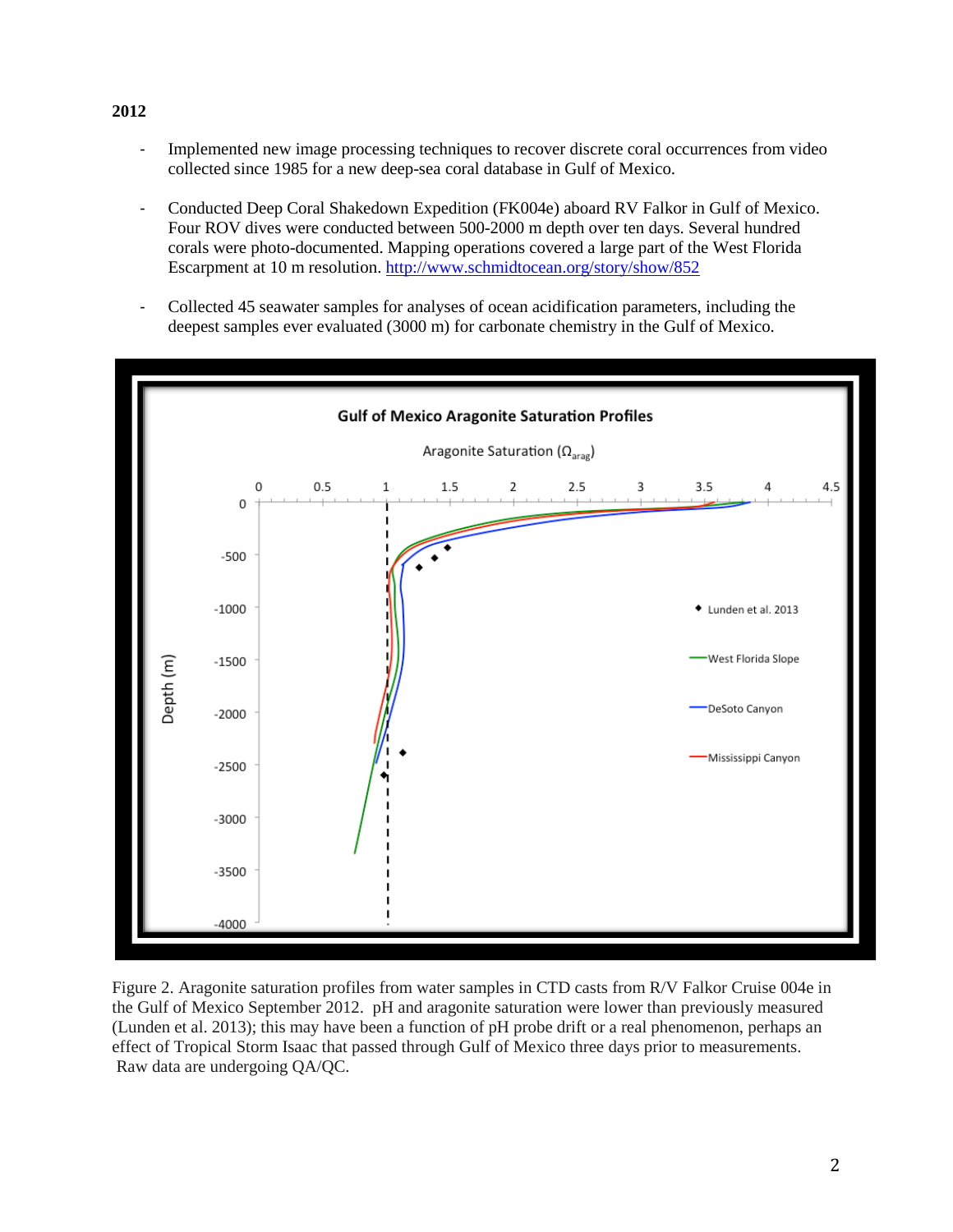Leslie Wickes gave a talk on *Lophelia pertusa* under acidic conditions and Matt Rittinghouse presented a poster on multibeam mapping in West Florida at the Benthic Ecology Meeting 2013.

- NOAA published multibeam surveys of West Florida Escarpment (FK004e) published to NOAA NGDC interactive online archive of multibeam data. [Download here.](http://www.ngdc.noaa.gov/nndc/struts/results?op_0=eq&t=101378&s=8&d=70&d=75&d=76&d=91&d=74&d=73&d=72&d=81&d=82&d=85&d=86&d=79&no_data=suppress&v_0=NEW2047) See Figure 3.
- RV Falkor conducted multibeam surveys of Isla Roatan in Honduras (FK008t) in April 2013, mapping mesophotic and deep-sea coral reef habitats for the first time. This one-day cruise was called [Serendipitous Side Trip](http://schmidtocean.org/story/show/1770) by Mark Schrope
- Peter Etnoyer traveled to Hawaii in November 2013 for Schmidt Ocean Institute Inaugural Ocean Research Symposium. The meeting formed the basis of a 'standard products' working group with Nathan Cunningham of SOI.



Figure 3. Map showing RV Falkor multibeam tracks (in blue) collected during FK004e Deep Coral Shakedown Expedition. Raw data are available for download through NOAA NGDC.

### **2013**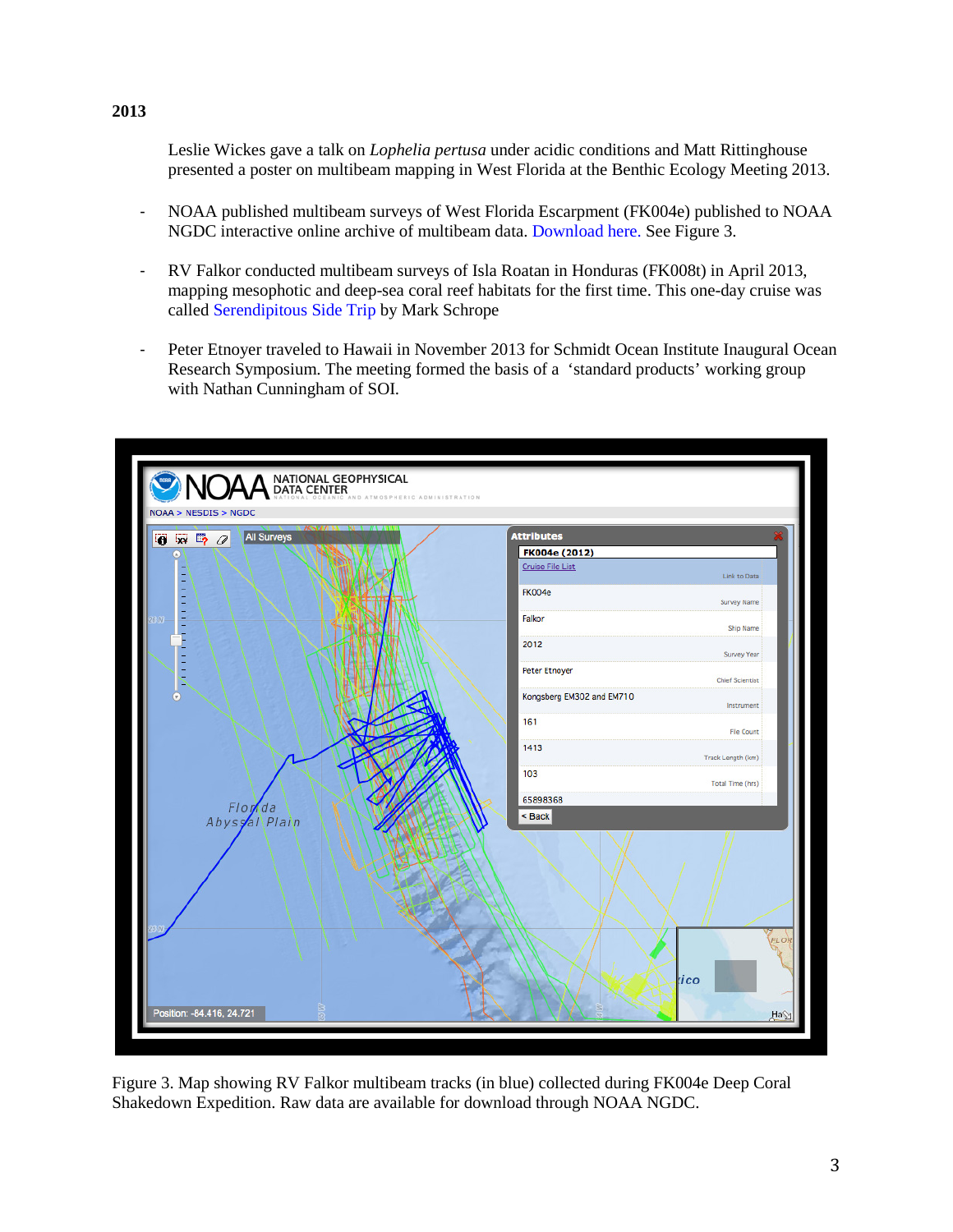## **2013 (continued)**

- Purchased laboratory equipment and supplies to determine the threshold values of carbonate chemistry parameters upon which *Lophelia pertusa* skeleton begins to dissolve in cold-water aquaria and the rate of dissolution for different ocean acidification scenarios.
- Published new habitat suitability maps for *Lophelia pertusa* in the Gulf of Mexico. The maps predict the most likely habitat for deep-sea corals based on depth range, topography, and seafloor geology. The models used deep-coral occurrence records gathered under the NOAA/SOI Memorandum of Agreement.



Figure 4. Predicted habitat suitability for *Lophelia pertusa* in the Gulf of Mexico.

Citation:

Kinlan BP, Poti M, **Etnoyer P**, Siceloff L, Jenkins C, Dorfman D, Caldow C. 2013. Digital data: Predictive models of deep-sea coral habitat suitability in the U.S. Gulf of Mexico. Downloadable digital data package. National Oceanic and Atmospheric Administration, National Ocean Service, National Centers for Coastal Ocean Science, Center for Coastal Monitoring and Assessment, Biogeography Branch. Released August 2013. Download from<http://coastalscience.noaa.gov/projects/detail?key=35>